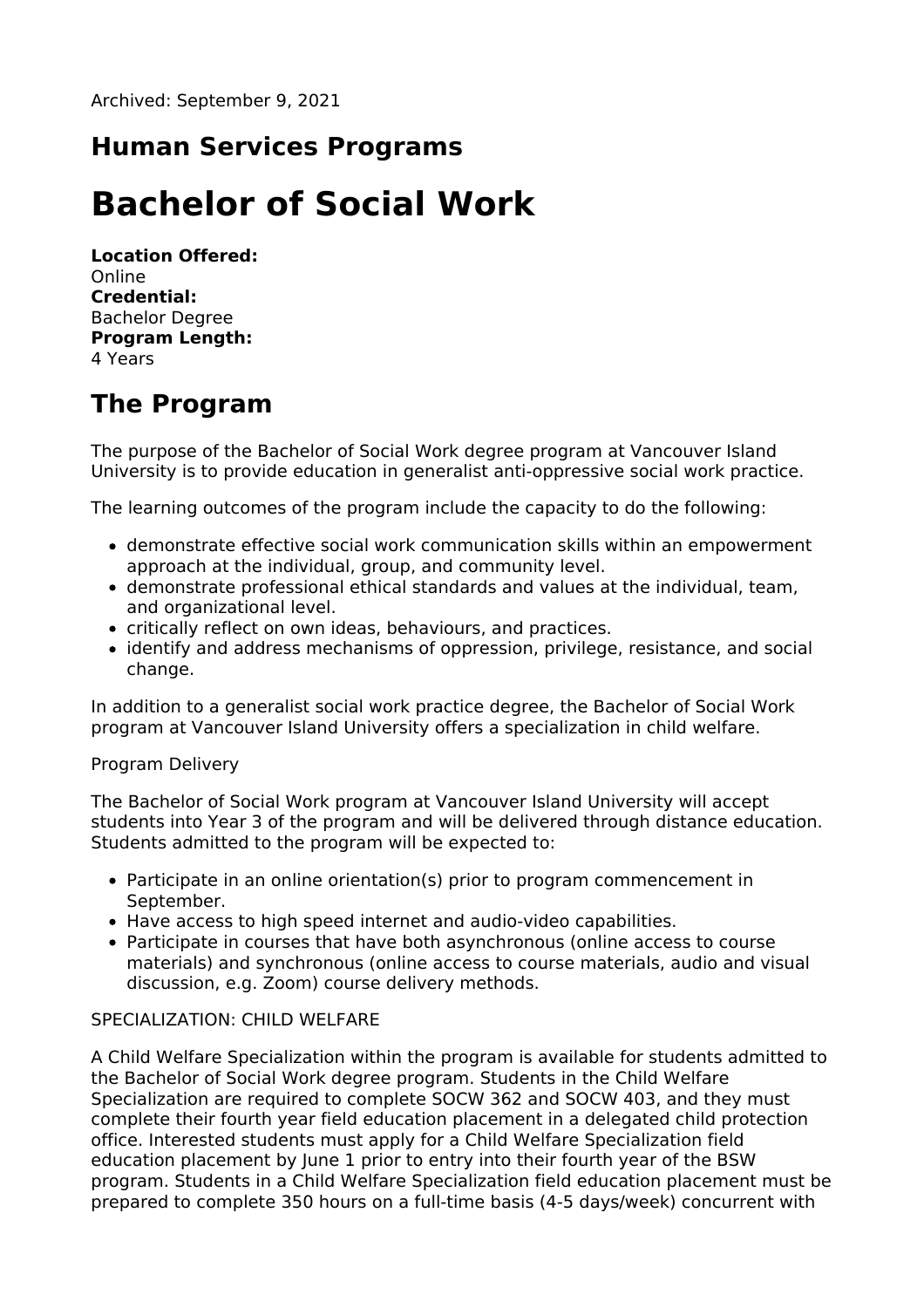SOCW 400B and any other required courses. For further information, please contact the Bachelor of Social Work Field Education Coordinator.

Note: The Bachelor of Social Work program charges enhanced tuition fees. Check the Description of Fees and Rates for further information.

## **Program Outline**

| Year 3                                                                      | <b>Credits</b> |
|-----------------------------------------------------------------------------|----------------|
| SOCW 300A - (Foundations in Social Work)                                    |                |
| SOCW 300B - (Community Social Work: Theory and Practice)                    | 3              |
| SOCW 301 - (Social Work Practice Skills)                                    | 3              |
| SOCW 305 - (Social Work with Groups)                                        | 3              |
| SOCW 322** - (Trauma and Resiliency Across the Lifespan)                    | 3              |
| SOCW 350A - (Law and Social Services)                                       | 3              |
| SOCW 352 - (Interpersonal Communication in Structural Social Work Practice) | 3              |
| SOCW 380 - (Practicum: Community Social Work Practice)                      | 6              |
| <i>Three</i> credits of Social Work Electives*                              | 3              |
| <b>Total Credits</b>                                                        | 30             |

| Year 4                                                                   | <b>Credits</b> |
|--------------------------------------------------------------------------|----------------|
| SOCW 400A - (Advanced Community Practice with Diverse Populations)       |                |
| SOCW 400B - (Advanced Seminar in Reflective Social Work Practice)        |                |
| SOCW 401 - (Social Policy and Communities)                               |                |
| SOCW 402 - (Research Methods for Social Change in Community Social Work) |                |
| SOCW 421 - (Social Work Practice with Indigenous Communities)            |                |
| SOCW 440 - (Social Work and Mental Health)                               |                |
| SOCW 480 - (Practicum: Community Practice II)                            | 6              |
| Six credits of Social Work Electives*                                    | 6              |
| <b>Total Credits</b>                                                     | 30             |

**\*** Social Work electives must be chosen from the following: HHS 430, SOCW 310, SOCW 361, SOCW 362, SOCW 403, SOCW 404, or SOCW 460. Not all electives may be offered each year.

**\*\*** Students who have completed HHS 276 will be exempted from SOCW 322 but must complete one additional social work elective from the list above.

### **Child Welfare Specialization**

| Year 3                                                                      | <b>Credits</b> |
|-----------------------------------------------------------------------------|----------------|
| SOCW 300A - (Foundations in Social Work)                                    |                |
| SOCW 300B - (Community Social Work: Theory and Practice)                    |                |
| SOCW 301 - (Social Work Practice Skills)                                    |                |
| SOCW 305 - (Social Work with Groups)                                        |                |
| SOCW 322** - (Trauma and Resiliency Across the Lifespan)                    |                |
| SOCW 350A - (Law and Social Services)                                       |                |
| SOCW 352 - (Interpersonal Communication in Structural Social Work Practice) |                |
| SOCW 362 - (Child Abuse and Neglect Concerns)                               |                |
| SOCW 380 - (Practicum: Community Social Work Practice)                      | 6              |
| <b>Total Credits</b>                                                        | 30             |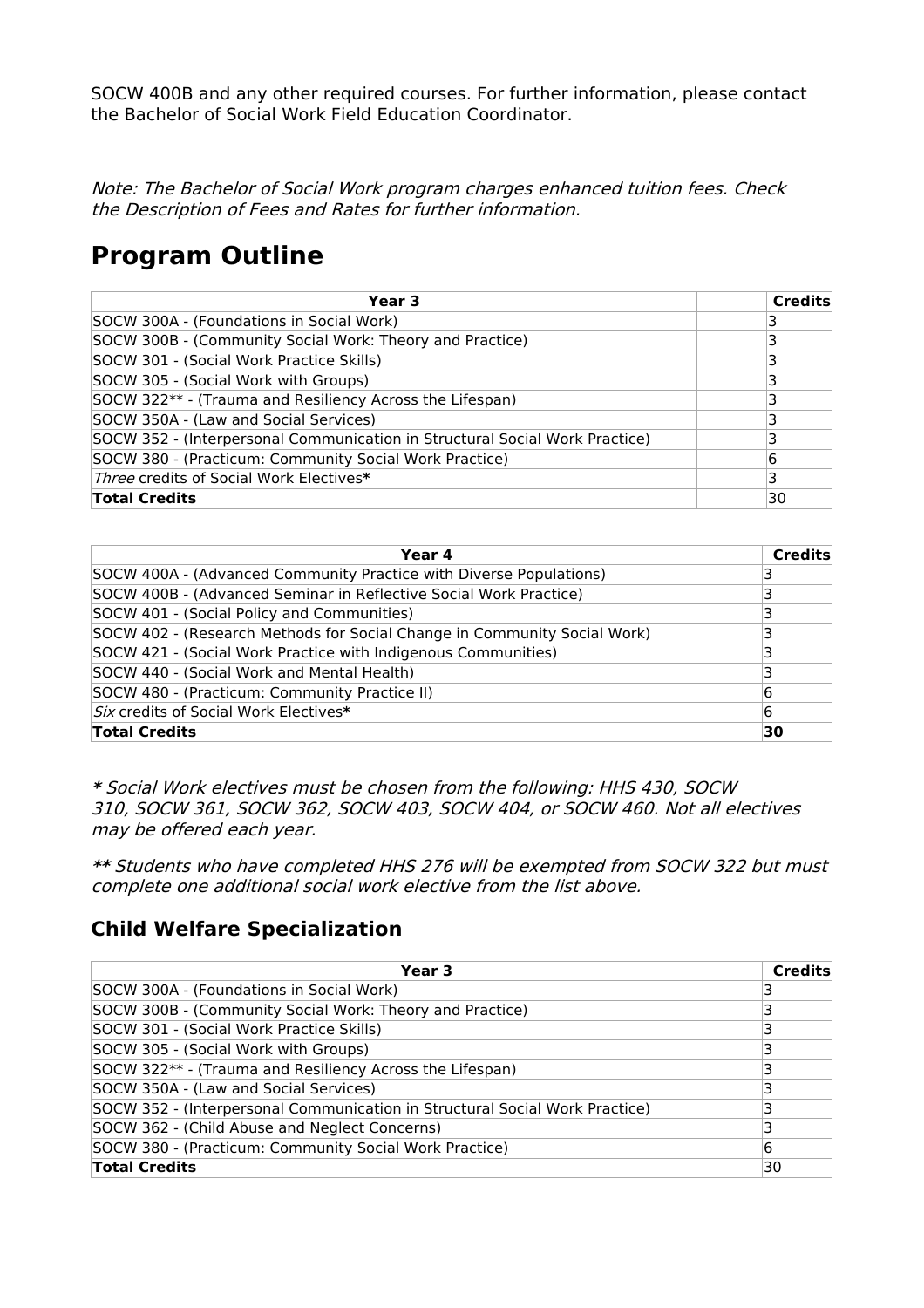| Year 4                                                                   | <b>Credits</b> |
|--------------------------------------------------------------------------|----------------|
| SOCW 400A - (Advanced Community Practice with Diverse Populations)       |                |
| SOCW 400B - (Advanced Seminar in Reflective Social Work Practice)        |                |
| SOCW 401 - (Social Policy and Communities)                               |                |
| SOCW 402 - (Research Methods for Social Change in Community Social Work) |                |
| SOCW 403 - (Best Practices in Child Safety)                              |                |
| SOCW 421 - (Social Work Practice with Indigenous Communities)            |                |
| SOCW 440 - (Social Work and Mental Health)                               |                |
| SOCW 480*** - (Practicum: Community Practice II)                         | 6              |
| Three credits of Social Work Electives*                                  |                |
| <b>Total Credits</b>                                                     | 30             |

**\*** Social Work electives must be chosen from the following: HHS 430, SOCW 310, SOCW 361, SOCW 362, SOCW 403, SOCW 404, SOCW 410, or SOCW 460. Not all electives may be offered each year.

**\*\*** Students who have completed HHS 276 will be exempt from SOCW 322 but must complete one additional social work elective from the list above.

\*\*\* Practicum placements for the Child Welfare Specialization must take place in a child protection program.

#### Program Accreditation

Consistent with the program's interest in promoting excellence in contemporary professional social work practice through peer oversight that ensures high academic and practice standards, the Bachelor of Social Work program at Vancouver Island University is accredited through the Canadian Association for Social Work Education.

### **Completion Requirements**

- Students must have completed at least 120 university-level credits and have completed all the required core and elective courses to be eligible for the Bachelor of Social Work degree.
- A minimum "C+" average on all required courses with no grade lower than "C".
- Complete all requirements for program completion within a 5-year period.
- It is the student's responsibility to ensure that all requirements for the degree are met. Students are encouraged to consult the social work program Advisor for information and guidance.

### **Residency Requirement**

Fifty percent of all credits used towards a VIU undergraduate degree must be completed with VIU courses and at least fifty percent of all upper–level credits used towards an undergraduate degree must be completed with VIU courses.

# **Admission Requirements**

Admission to the Bachelor of Social Work degree program at Vancouver Island University is competitive. Students apply to enter the program at the third year level. Students must complete a combination of required and elective courses prior to admission. Prospective students are encouraged to explore the program with an Advisor before pursuing application.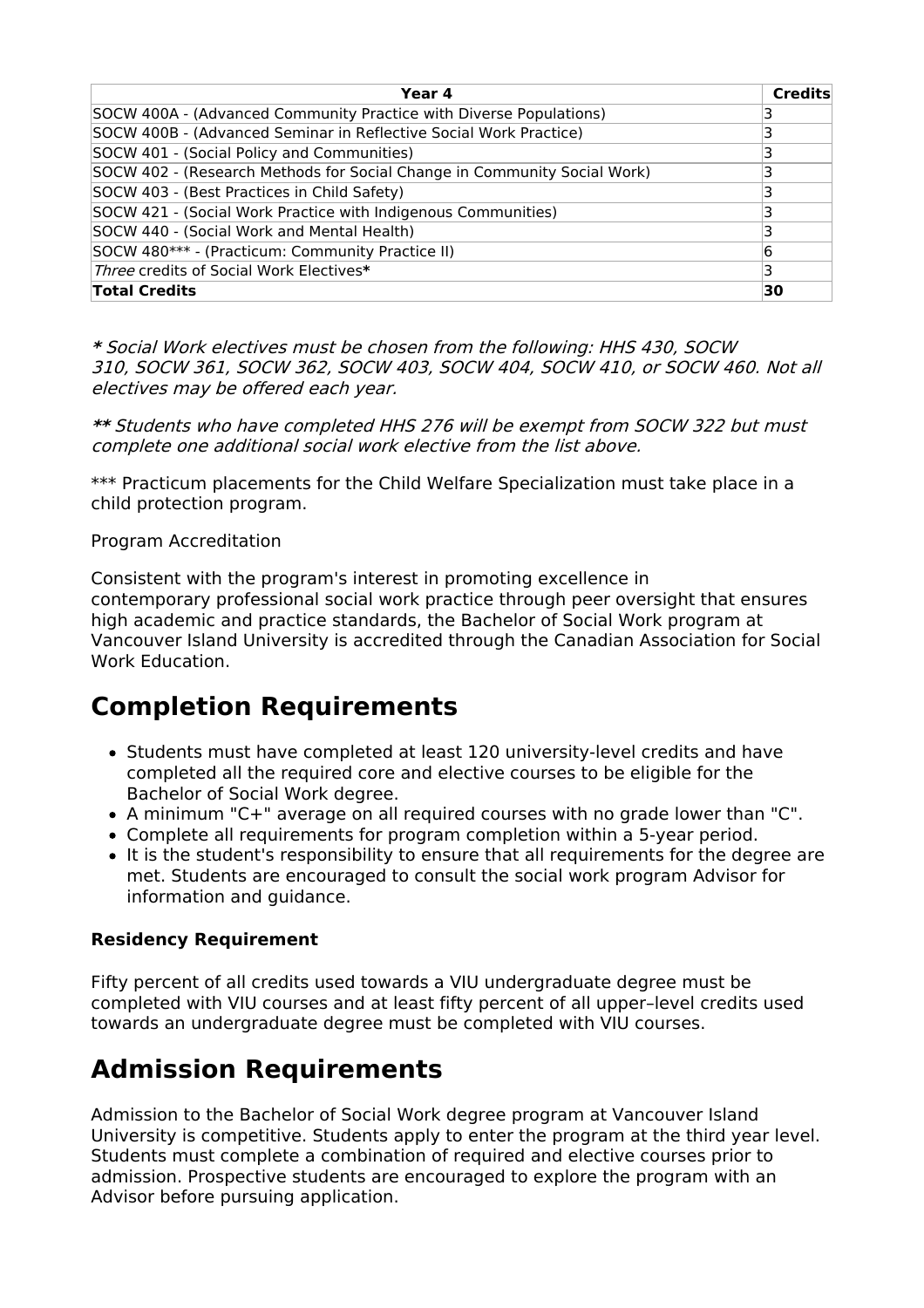### **Admission Requirements**

- To be eligible for admission to the third year, students must have completed at least 60 credits of post-secondary courses that include:
	- Degree English Requirements. A minimum grade of "C+" is required in each course.
	- 6 credits of SOCW 200A and SOCW 200B or equivalent. A minimum grade of "B-" is required for each course.

Note: For SOCW 200A and SOCW 200B online options, check the VIU Bachelor of Social Work website for further information.

- 48 credits of post-secondary courses, of which, at least 24 credits must be Arts & Humanities and/or Social Science courses. Social Services and Social Work courses may not be used to complete this requirement. In addition to the grade requirements noted above, a minimum Grade Point Average of 2.33 ("C+") is required on these 48 credits. Students who have graduated or are in the process of graduating from the VIU Social Services Diploma program in this current academic year will be required to complete 6 extra credits of Arts and Humanities and/or Social Science courses.
- Applicants must submit a Personal Profile including the applicant's reasons for pursuing a social work degree that includes personal suitability for the profession of Social Work as well as personal strengths and challenges;
- Applicants must submit a resume, which includes evidence of 100 hours work experience (paid and/or volunteer) in a community and/or clinical setting.
- Applicants must submit transcripts from all post-secondary institutions/programs attended.

### **Notes on Admission**

- Criminal Record Check. Fieldwork and/or practica will require a satisfactory criminal record check prior to placement. Criminal Record Checks are requested through Vancouver Island University. The Registration Centre at VIU will contact prospective students by mail regarding the requirements for a Criminal Record Check. Criminal Record Checks are processed through the British Columbia Ministry of Public Safety and Solicitor General in conjunction with the Criminal Records Review Act. A check completed through a local police detachment is not sufficient to meet the requirements of the Act.
- Enrolment is limited. Students who meet or exceed the minimum admission requirements may not necessarily be admitted to the program.
- Practicum placement will be completed in consultation with the student and all efforts will be made to locate a placement based on student area of interest and geographic location.
- Students who wish to take individual courses in Social Work without being admitted to the program may do so when space is available and prerequisites have been met. Students who take Social Work courses without formally being admitted into the program are not guaranteed future entry into the program.
- As this is a competitive process, completion of and graduation from the VIU Social Services Diploma program does not guarantee a seat in the BSW program.

# **Career Opportunities**

Social workers obtain employment in social, educational and health organizations as well as private practice. Social workers assist individuals, families, groups and communities through their work in hospitals, community-based organizations, child welfare agencies, school districts, agencies serving Aboriginal people and human